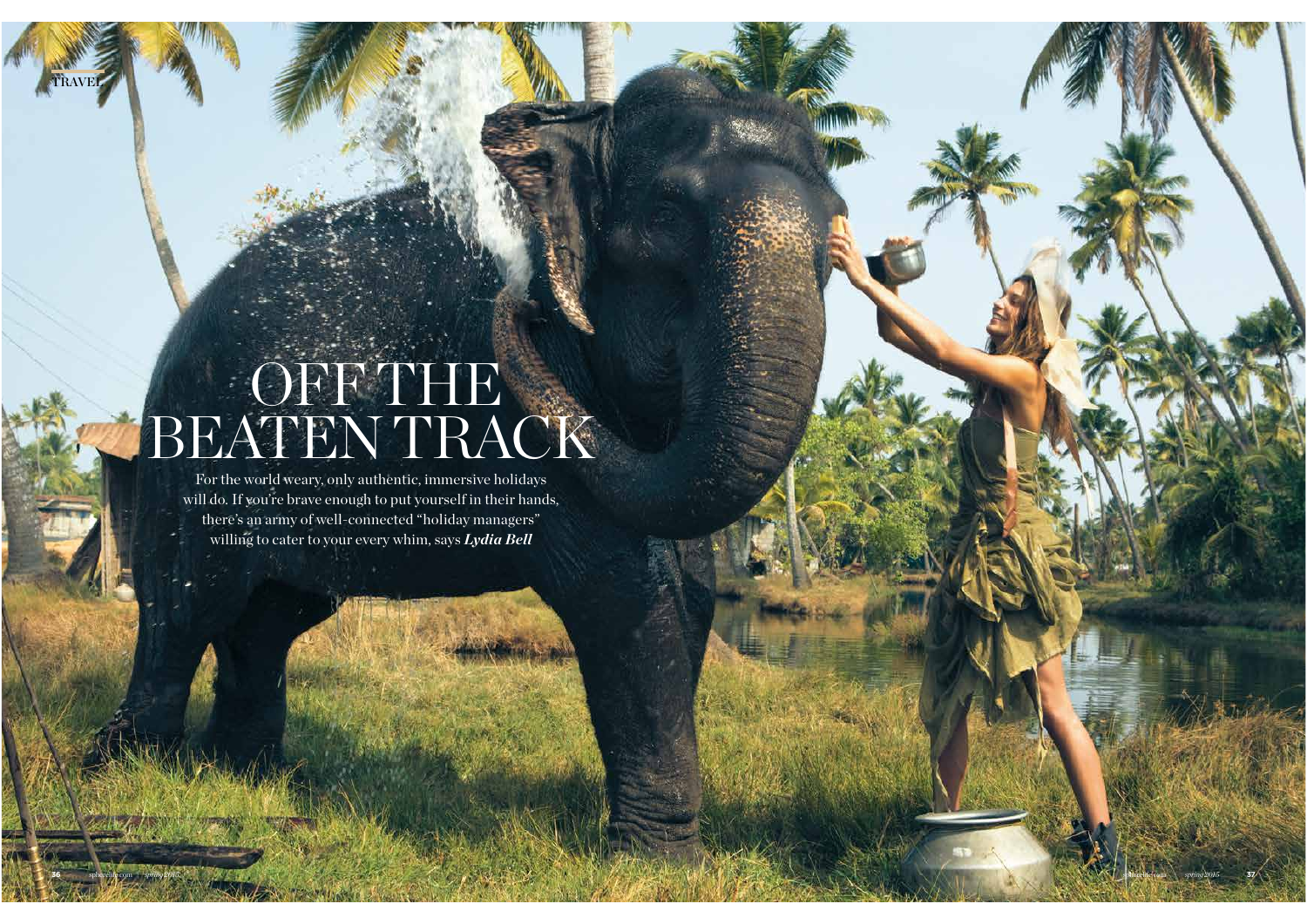

t's that time of year when the traveltrend reports that emerged in January have been read and discarded. Many have harped on in a similar vein since 2008, referring to the fact that since the financial crash, a significant proportion of the wealthy have embraced more "authentic" top-end lifestyle travel. That's to say, ditching white-gloved service and gold taps for experiences with more integrity, authenticity or heritage — even if those things are manufactured. The Virtuoso Luxe Report for 2015 points out that luxury travellers seek "authenticity" above all else. *Travel Weekly*'s trends for 2015 included "bringing glamour to the wilderness" — citing Aqua Expeditions' new Aqua Mekong riverboat as an example; "personalisation" to ensure that everything, from the people you meet to the food you eat, is really "you"; "immersion" — which means experiencing activities specific to that place, such as fishing with Eskimos; and modern-day "pilgrimages" — such as exploring graffiti art in Berlin, or street food in Lima. trend reports that emergency<br>discarded. Many have 1<br>2008, referring to the fi

Clockwise from above: an "Epic Weekend" organised by Black Tomato could take you from your desk to the Norwegian fjords; get away from it all in Botswana at Belmond Eagle Island Lodge or Sanctuary Baines' Camp through better use of time and better experiences overall," says Christopher Wilmot-Sitwell, co-owner and director of tailor-made travel specialists Cazenove + Loyd. "If you factor in all the time and anxiety in assessing diferent opinions and online options, a tailor-made solution should be a no-brainer. If two days of a 10-day trip to a destination are duff, you've lost 20 per cent of the value. Even a bad tailor-made company can get it 20 per cent better than a DIY itinerary — so imagine what a great one can do."

With prodigious connections and instinctive understanding of "new luxury", a tailor-made travel expert can tell you what you need to know in a matter of moments; finding out the same information yourself would take days of online research. As Nick Van Gruisen at The Ultimate Travel Company says: "Old Africa hands already know where to see the Big Five [lion, elephant, bufalo, leopard, rhinoceros] — what they really want is someone to point them to the best camp at the best time of year, with the best guide to see a rare bird, wild dog or a species of insect they've heard David Attenborough waxing lyrical about." Incidentally, Van Gruisen doesn't advertise, retains loyal clients through decades and insists that "can't be booked online" will remain his mantra.

A quick phone call to the tailor-made brigade can efortlessly secure the seemingly unattainable — including the best seats on complicated routes, the best table in the best restaurant and a chat with the chef, superior specialist guides, access to closed cultural sites — it's all up for grabs. And with problems solved as soon as they arise and added value thrown in as favours — be that free spa treatments or breakfasts — in most cases they more than earn their fee, in the same way that a good accountant does.

Apart from ensuring a more seamless execution of the practical side of things, bespoke travel experts know how to conjure perfect moments. They are masters of manipulation. "Tailor-made travel used to be about arranging a great itinerary and handpicking hotels. Now it's about designing each individual experience totally around the guest's interests; it's about providing all those little touches that create a magical sense of serendipity and the accumulation of moments of unexpected pleasure," says Marcus Potter,



tailor-made product development manager at Scott Dunn. "Gone are the days of seeing the same old sites on generic, boring, full-day tours," he says. "What people want now are experiential activities. Quite often, these will be ideas that don't appear in guidebooks and are absolutely not available online, but are created with local suppliers and guides during research trips on the ground.

"It might mean opening closed doors, such as organising access to a private party or local home. It could just be a case of finding the very best private guides. A big trend has been about crowd avoidance — quite often, you can visit a site when the masses aren't there, or go to places that don't appear on the tourist trail at all.

The other trend is social — experiences where you meet people who live in the destination you're visiting, whether that be a glamorous socialite or a Buddhist monk. It is not about status — it is simply a better way of travelling; a way

Bespoke travel experts know how to conjure perfect moments. They are masters of manipulation

of getting under the skin of a destination. It's no longer just about booking into the best suite at a luxury hotel." And it doesn't have to cost an arm and a leg, Potter argues: "It might be something as simple as ensuring that your children have the chance to paint an elephant before riding it through a local tribal village in India, or going to a local house in Beijing to learn how to cook traditional Chinese dumplings."

James Jayasundera of Ampersand Travel believes that every wealthy, culturally interested family should have a holiday manager: "Rather than their asset managers, we want clients to think of us as their 'time managers' who will guarantee the best possible return on their valuable time.

"People are disenchanted with generic, of-the-shelf travel solutions. In their frantic modern lives, time is an extremely valuable asset and they want to entrust their holidays to experts who will create the most fulfilling, memorable and hitch-free experience," he says.

Jayasundera refers to high-end experiential travel as "luxploring". It's luxury, he says, but "not at the expense of cultural exploration, not being blinded by five-star luxuries and not being afraid to step off the usual circuit in order to experience something more rewarding".

In some uniquely complex countries, tailor-made, ofine arrangements are simply the only way to ensure access to unique luxury accommodation, culture and expeditions. Esencia Experiences creates Cuban holidays that range from less than  $£2,000$  all the way up to off-the-scale pricey. What you buy is solidity of arrangements, personalisation and